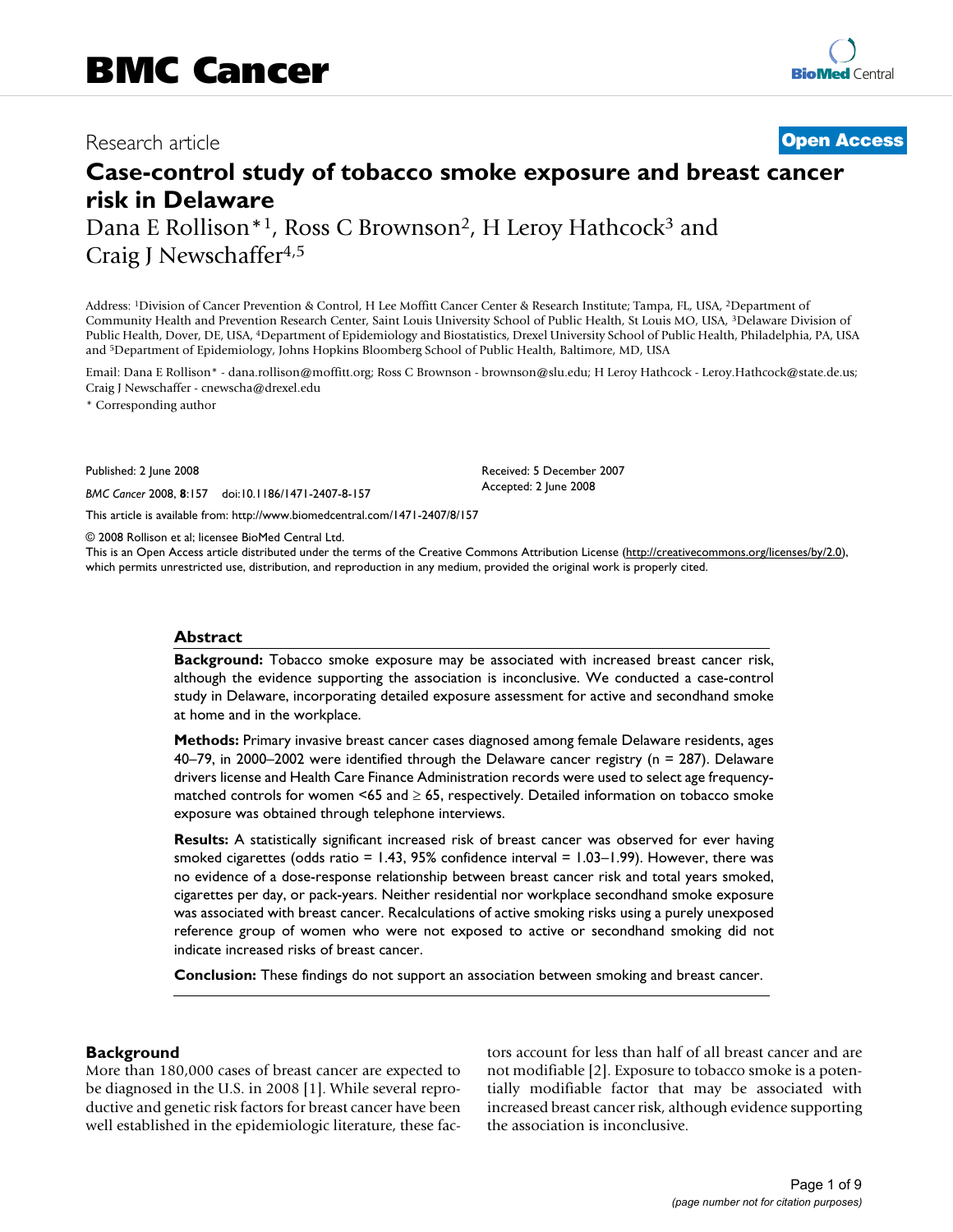While some epidemiologic studies have observed associations between cigarette smoking and breast cancer, more studies have not [3,4]. Most studies of secondhand smoke exposure suggested no association with breast cancer risk [5-17], although a few have observed increased breast cancer risk among women exposed to secondhand tobacco smoke [18-21], particularly among premenopausal women [22] and women with exposure prior to first fullterm birth [23,24]. Notably, studies that measured detailed exposures to both active and secondhand tobacco smoke indicate that risk associated with active smoking may have been masked in earlier studies because women exposed to secondhand tobacco smoke were included in the reference groups [18-20,24-27]. A recent meta-analysis concluded that studies with more thorough assessment of exposure to tobacco smoke tended to support an association between breast cancer and both active and secondhand tobacco smoke, whereas studies with cruder exposure assessment were less likely to observe associations [28]. Here we report on a case-control study in Delaware, incorporating detailed exposures to active and secondhand smoke assessed both at home and in the workplace during critical periods in a woman's reproductive life.

## **Methods**

## *Study population*

Breast cancer cases were identified through the Delaware Cancer Registry, a statewide, population-based cancer registry maintained by the Delaware Division of Public Health. Cases were defined as female residents of Delaware, ages 40–79, diagnosed with microscopically-confirmed incident primary invasive breast cancer (International Classification of Diseases, 10th revision (ICD-0) code 174) in 2000–2002. Cases were excluded from the study if they had a prior history of invasive breast cancer, lived in an institutional setting, or did not have a telephone. Physician approval was required prior to contacting cases. Potential participants were then mailed a letter and contacted by telephone 1–2 weeks later. Of the 1,076 potential cases identified through the Delaware Cancer Registry, physician permission was obtained to contact 617, of whom 217 could not be located or were not eligible for the study. Of the remaining 400 eligible cases, 28% refused to participate in the study, resulting in a final sample size of 287 cases. As compared to the cases who participated in the study, cases who were not contacted or refused to participate were somewhat less likely to be White, while no differences were observed between the groups by county or stage at diagnosis.

Controls were selected using two public databases: Delaware motor vehicle drivers license records for women <65 years and records maintained by the Health Care Finance Administration (HCFA), currently known as the Center

for Medicare and Medicaid Services, for women 65+ years. Controls were frequency-matched to cases on age within 10-year groups. Telephone numbers were obtained using reverse telephone directories, and letters were mailed to women with phone number matches, informing women of their selection into the study and the phone call that they should anticipate. Potential controls were then called 1–2 weeks after letters were mailed, and of those eligible controls contacted, 46% participated.

Power calculations performed during the design phase of the study indicated that 300 breast cancer cases and 300 controls were needed in order to achieve 80% power to detect an odds ratio between active smoking and breast cancer of 1.6 at a significance level of  $p < 0.05$ , assuming the prevalence of exposure in controls was 47%, the proportion of women of similar ages as the proposed controls who reported ever smoking in the Delaware Behavioral Risk Factor Surveillance Survey [29].

## *Data collection*

In accordance with the study protocol, which was approved by the human subjects review boards at the Johns Hopkins Bloomberg School of Public Health, the Delaware Department of Health and Social Services, and the University of Delaware, informed consent was completed by phone. Trained interviewers administered a detailed questionnaire with smoking questions modeled after the Missouri Women's Health Study [30,31]. Each woman who had ever smoked (i.e. smoked at least 100 cigarettes in her lifetime) answered questions about the age she first smoked cigarettes, how many cigarettes she smoked per day, whether she smoked cigarettes that were filter versus non-filter, menthol versus non-menthol, and regular versus low-tar, if she usually inhaled smoke into the chest, and if in addition to cigarettes, she used any other type of tobacco product on a regular basis, including pipes, cigars, cigarillos, snuff, and chewing tobacco. If any of these characteristics of her smoking habits changed since she started smoking, then the age at the time of the change was recorded, and the same characteristics were assessed for the next smoking period.

Secondhand smoking in childhood (<18 years) and adulthood was based on enumeration of smokers living in the participant's household. Then, for each smoker, the number of packs, cigars or pipefulls smoked per day were recorded, in addition to the hours/day the participant was exposed. As with active smoking, new data were collected any time any aspect of exposure changed. Occupational exposure to secondhand smoke involved enumeration of jobs with exposure and, for each job, reporting of length of employment and average daily hours of exposure. Subjects also provided a subjective rating of exposure intensity (light, moderate, heavy) for each job. Other questions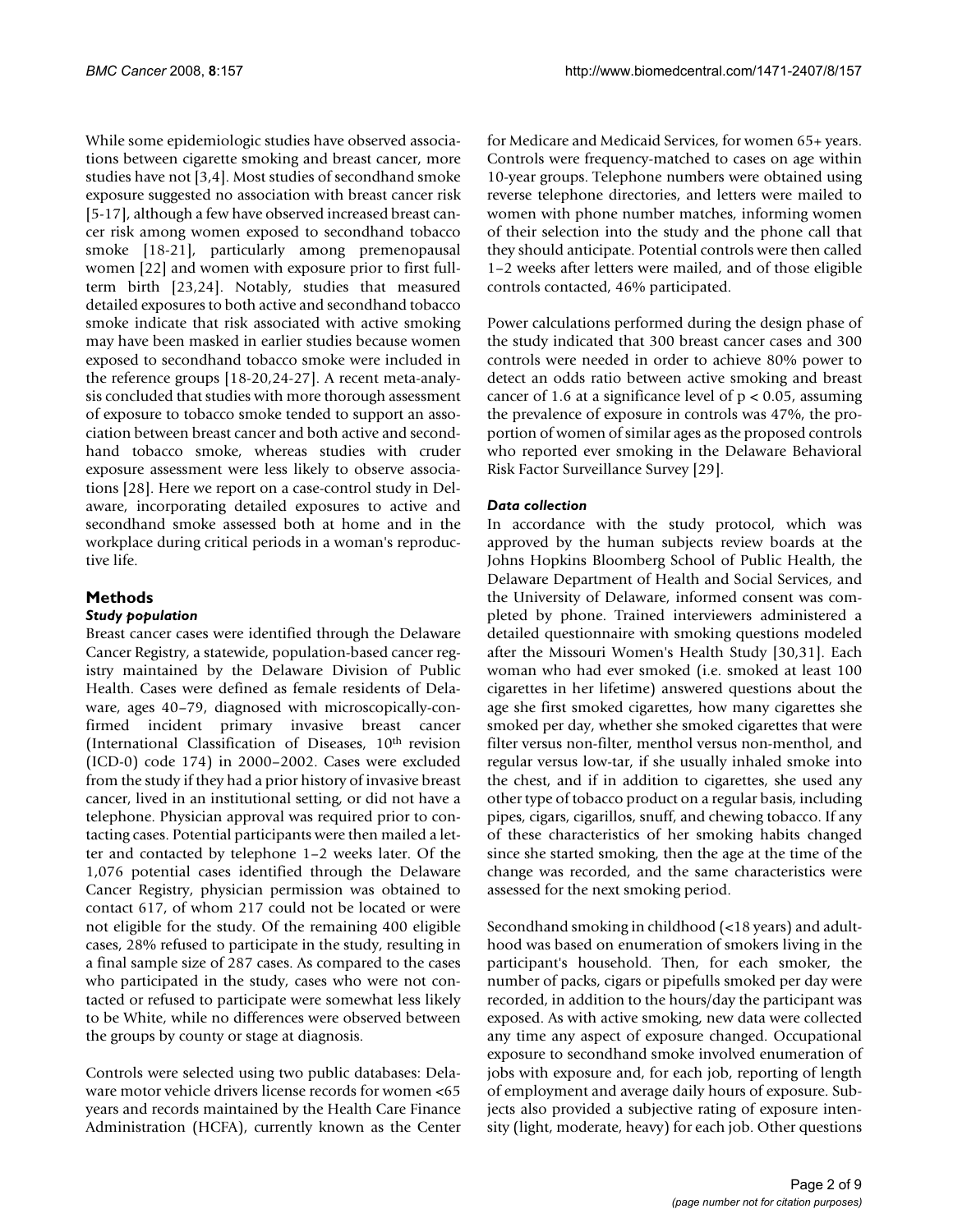on demographics, reproductive history, family history, exogenous hormone use, alcohol consumption, physical activity, sleeping habits, meat cooking and consumption, and other dietary factors were also included.

## *Statistical methods*

Categorical variables were compared between cases and controls using the chi-square test or the Mantel-Haenzsel chi-square test for trend. Total years smoked were calculated by summing the lengths of each reported period of smoking. Average cigarettes per day were calculated by weighting the number of cigarettes smoked per day in each period by the number of years in that period, divided by the total number of years. Total pack-years were calculated as the product of total years and average cigarettes per day.

Secondhand smoking analyses were restricted to women who smoked less than 100 cigarettes in their lifetime. Total years of secondhand smoke exposure were calculated by summing years across all periods for which women reported residential secondhand smoke exposure. To facilitate comparison with findings from a previous study of detailed secondhand smoke exposure measures [18], a smoker-year was defined for each period of residential secondhand smoke exposure as the product of the number of years in the period and the number of smokers who smoked in the household during that period. Total smoker-years were calculated as the sum of smoker-years across periods. Pack-years were defined as the product of cigarettes smoked per day for a given smoker in a given period and the number of years in that period. Pack-years were summed across smokers for each period and then across periods to generate a total pack-year measure. Weighted pack-years were defined as the product of cigarettes smoked per day for each smoker in a given period, the number of hours the woman was exposed to that smoker's smoke each day in that period, and the times the number of years in a period, divided by 18 waking hours in a day. This measure was summed across smokers in each period and across periods to obtain a total weighted pack-years measure. Both years and smoker-years were calculated for all types of tobacco products combined. Average cigarettes per day, pack-years and weighted packyears were calculated for cigarette exposure only. All secondhand smoke exposure measures were calculated separately for childhood (exposure prior to age 18) and adulthood and summed to obtain a measure of lifetime secondhand smoking.

Associations between tobacco smoke exposure and breast cancer were estimated by using unconditional logistic regression. For initial active smoking analyses, never active smokers (women who never smoked 100 cigarettes) were the reference group. For secondhand smoke exposure, never active smokers unexposed to secondhand smoke comprised the reference group. Additional active smoking analyses were conducted, using three more restrictive reference groups based on secondhand exposure data; those with: 1) zero years of lifetime residential secondhand smoke exposure and zero years of occupational secondhand smoke exposure;  $2$ )  $\leq$  10 years of lifetime residential secondhand smoke exposure,  $\leq 10$  years of moderate-level occupational secondhand smoke exposure, and  $\leq 10$  years of heavy-level occupational secondhand smoke exposure; or 3) zero years of residential secondhand smoke exposure before age of 18. Women missing data for any smoker in any period were coded to missing for the corresponding summary variable.

Initial regression models included age and menopausal status, given their strong associations with breast cancer. Additional potential confounders were tested individually. If the risk estimate associated with smoking changed by 10 percent in either direction, that variable was included in a full model. If the smoking variables were multilevel, then a factor was included in the final model if it affected 1 out of 2 or 2 out of 3+ levels. Potential confounders were assessed separately for active and passive tobacco smoke exposure. Separate models were also constructed for pre- and postmenopausal women.

## **Results**

Selected characteristics of cases and controls are presented in Table 1. Controls were disproportionately premenopausal and college-educated, but similar to cases on other characteristics. Ever-active smoking was associated with a statistically significant increased risk of breast cancer (OR = 1.43, 95% confidence interval (CI) = 1.03–1.99) (Table 2). However, there was no evidence of a dose-response trend in breast cancer risk for total years smoked, average number of cigarettes per day or total pack-years. Ever active smoking prior to the age of 18 was associated with increased risk, but the magnitude of the association was not greater than that for ever smoking overall, and there was no dose response for years smoked prior to age 18. Active smoking before first live birth was not associated with increased risk of breast cancer (Table 2). The risk of breast cancer associated with ever having smoked cigarettes was similar for premenopausal women (30 cases, 65 controls;  $OR = 1.53$ ,  $95\% CI = 0.60 - 3.95$ ) and postmenopausal women (256 cases, 246 controls; OR = 1.36, 95%  $CI = 0.95 - 1.94$ . Analyses limited to different types of cigarettes or inhalation levels did not reveal additional associations (data not shown).

Among never active smokers, secondhand smoke exposure in the home during childhood was not associated with breast cancer risk, whether exposure was measured in total years, smoker-years, pack-years or weighted pack-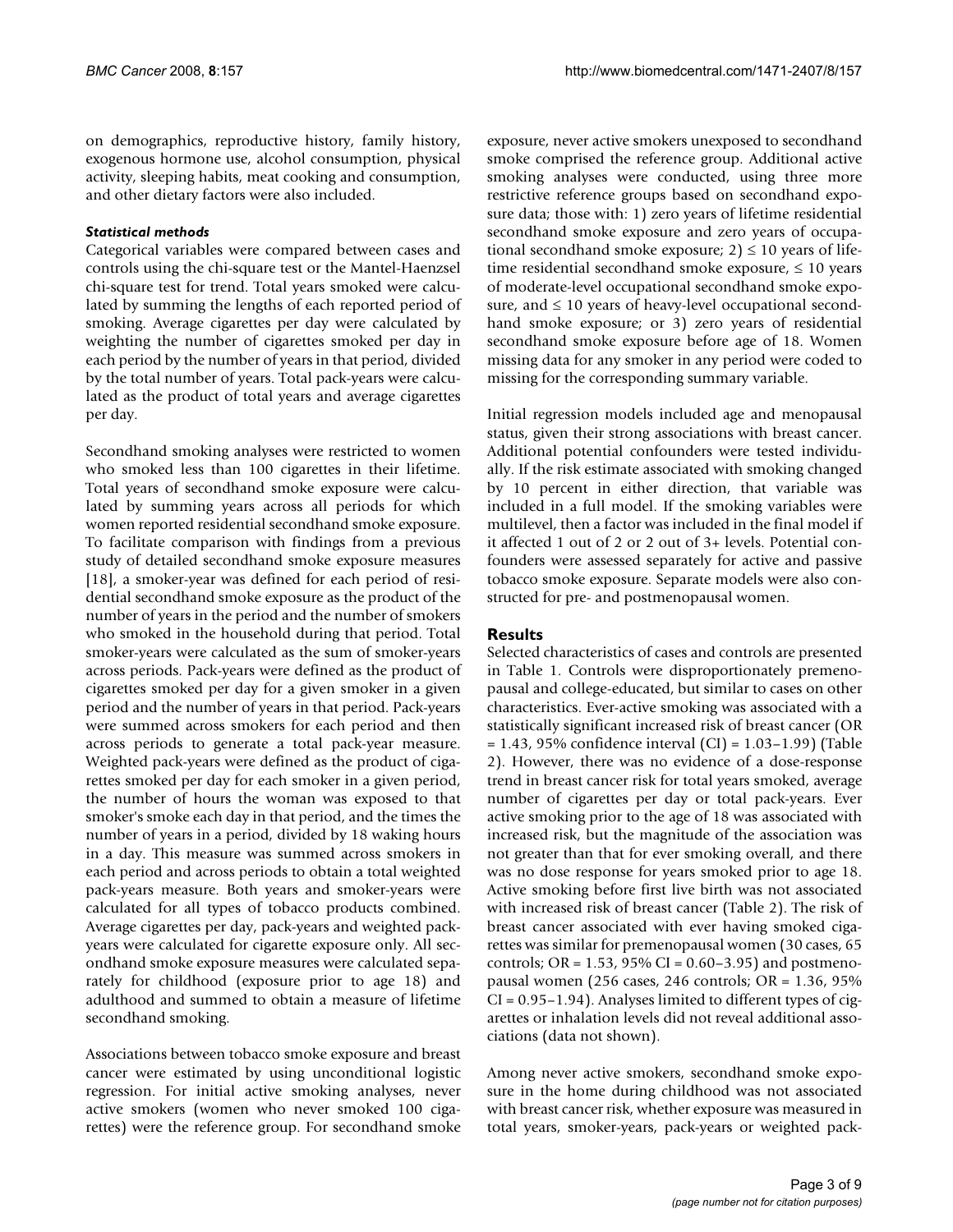#### cases  $(n = 287)$  controls  $(n = 311)$ Characteristic n % n % p-valuea Age at interview (years) 40–49 53 18.5 63 20.3 50–59 74 25.8 94 30.2 60–69 87 30.3 77 24.8 70–80 73 25.4 77 24.7 0.32 Race White 264 92.0 294 94.5 Black/Other 23 8.1 17 5.5 0.21 **Education**b <12 grades 30 10.5 14 4.5 12 grades 27.8 and 27.8 and 27.8 and 27.8 and 27.8 and 27.8 and 27.8 and 27.8 and 27.8 and 27.8 and 27.8 and 2 some college 108 37.8 148 47.6 post-college 34 11.9 41 13.2 < 0.01 Menopausal status premenopausal 30 10.5 65 20.9 postmenopausal 257 89.6 246 79.1 < 0.01 Body mass index (kg/m2)<sup>b</sup> 15–24 107 37.3 122 39.6 25–29 102 35.5 114 37.0 30–88 78 27.2 72 23.4 0.56 Age at menarche (years)<sup>b</sup> 8–12 140 49.3 142 45.8 13–18 144 50.7 168 54.2 0.39 Number of Live Birthsb nulliparousc 44 15.3 35 11.3  $1-2$  1-2 128 44.6 145 46.8 3–4 97 33.8 112 36.1 5–11 **18 6.3 18 5.8 0.52** Age at 1st live birth (years)<sup>b</sup>  $<$  30  $<$  30  $<$  30  $<$  30  $<$  319  $<$  90.1  $<$  242  $<$  88.0 30+ 24 9.9 33 12.0 0.44 Oral contraceptive use Never 20 120 41.8 110 35.4 Ever 167 58.2 201 64.6 0.11 Other hormone use<sup>b</sup> Never 153 53.3 161 51.9 Ever 134 46.7 149 48.1 0.74 Family History of Breast Cancerb,c No 220 77.7 257 82.9 Yes 63 22.3 53 17.1 0.11 Alcohol consumption < 12 drinks in lifetime 37 12.9 49 15.8 ≥ 12 drinks in lifetime, but never had ≥ 1 drink per mo. for ≥ 6 mos 87 30.3 85 27.3

#### **Table 1: Selected characteristics of breast cancer cases and controls, Delaware, 2000–2002**

a p-values based on chi-square test; p-values based on Mantel-Haenszel chi-square test for trend for the following variables: age, education, BMI, and age at first live birth

drank ≥ 1 drink per mo. for ≥ 6 mos 163 56.8 177 56.9 0.52

b Numbers do not always sum to total number of cases and/or controls due to missing information

c Includes 9 cases and 10 controls who reported 1+ pregnancies

d Family history of breast cancer defined as mother or sister ever diagnosed with breast cancer

years (see additional file 1). Weighting pack-years by the number of hours exposed to secondhand tobacco smoke each day did not result in any considerable differences in breast cancer risks (see additional file 1). Similarly, secondhand smoke exposure in the home during adulthood was not associated with breast cancer risk, regardless of the exposure metric used (OR =  $0.98$ , 95% CI =  $0.58$ – 1.64). Combining childhood and adulthood exposures, no increased risks were observed with 45 or more packyears of lifetime residential secondhand smoke. Second-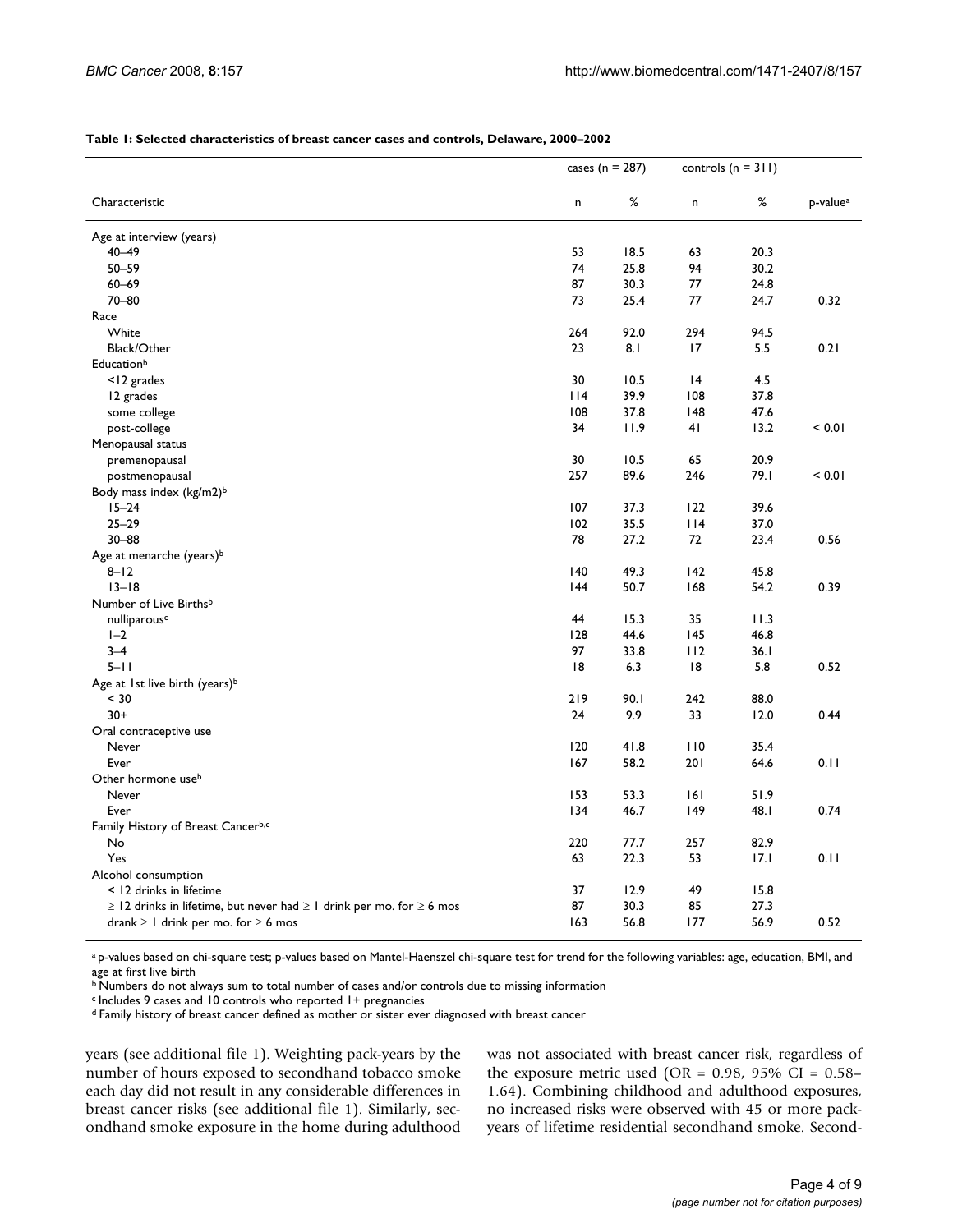|                                                    | cases        |      | controls |      | odds ratio <sup>a</sup> | 95% confidence interval <sup>a</sup> |  |  |
|----------------------------------------------------|--------------|------|----------|------|-------------------------|--------------------------------------|--|--|
| Active smoke exposure                              | n            | $\%$ | n        | $\%$ |                         |                                      |  |  |
| Ever smoked 100 cigarettes                         |              |      |          |      |                         |                                      |  |  |
| No                                                 | 124          | 43.2 | 6        | 51.8 | 1.00                    | reference                            |  |  |
| Yes                                                | 163          | 56.8 | 150      | 48.2 | 1.43                    | $1.03 - 1.99$                        |  |  |
| Total years smoked cigarettesb                     |              |      |          |      |                         |                                      |  |  |
| < 10                                               | 23           | 8.0  | 26       | 8.4  | 1.36                    | $0.72 - 2.55$                        |  |  |
| $10 - 19$                                          | 27           | 9.4  | 33       | 10.6 | 1.13                    | $0.64 - 2.01$                        |  |  |
| $20 - 29$                                          | 34           | 11.9 | 26       | 8.4  | 1.80                    | $1.02 - 3.20$                        |  |  |
| $30 - 39$                                          | 36           | 12.6 | 32       | 10.3 | 1.31                    | $0.76 - 2.25$                        |  |  |
| $40 - 49$                                          | 27           | 9.4  | 21       | 6.8  | 1.50                    | $0.79 - 2.82$                        |  |  |
| $50 - 62$                                          | 15           | 5.2  | 12       | 3.9  | 1.21                    | $0.52 - 2.84$                        |  |  |
| Average number of cigarettes/dayb                  |              |      |          |      |                         |                                      |  |  |
| < 10                                               | 58           | 20.5 | 49       | 15.9 | 1.60                    | $1.01 - 2.53$                        |  |  |
| $10 - 19$                                          | 67           | 23.7 | 58       | 18.8 | 1.53                    | $0.99 - 2.35$                        |  |  |
| $20 - 29$                                          | 25           | 8.8  | 29       | 9.4  | 1.12                    | $0.61 - 2.04$                        |  |  |
| $30 - 68$                                          | 9            | 3.2  | 12       | 3.9  | 0.84                    | $0.34 - 2.08$                        |  |  |
| Total pack-yearsb                                  |              |      |          |      |                         |                                      |  |  |
| $<$ 5                                              | 37           | 13.1 | 36       | 11.7 | 1.45                    | $0.85 - 2.45$                        |  |  |
| $5 - 9$                                            | 9            | 6.7  | 8        | 5.8  | 1.65                    | $0.81 - 3.35$                        |  |  |
| $10 - 19$                                          | 37           | 13.1 | 26       | 8.4  | 1.83                    | $1.04 - 3.23$                        |  |  |
| $20 - 29$                                          | 28           | 9.9  | 29       | 9.4  | 1.24                    | $0.69 - 2.24$                        |  |  |
| $30 - 39$                                          | 10           | 3.5  | 12       | 3.9  | 1.06                    | $0.44 - 2.56$                        |  |  |
| $40 - 49$                                          | 16           | 5.7  | 9        | 2.9  | 1.92                    | $0.81 - 4.55$                        |  |  |
| $50 - 102$                                         | 12           | 4.2  | 8        | 5.8  | 0.75                    | $0.34 - 1.65$                        |  |  |
| Years smoked at or before age 18 <sup>c</sup>      |              |      |          |      |                         |                                      |  |  |
| $<$ 5                                              | 93           | 32.4 | 91       | 29.3 | 1.34                    | $0.91 - 1.96$                        |  |  |
| $5 - 10$                                           | 16           | 5.6  | 15       | 4.8  | 1.33                    | $0.62 - 2.85$                        |  |  |
| Years smoked, before first live birth <sup>d</sup> |              |      |          |      |                         |                                      |  |  |
| Never smokers                                      | 108          | 37.6 | 138      | 44.4 | 1.00                    | reference                            |  |  |
| $<$ 5                                              | 38           | 13.2 | 36       | 11.6 | 1.25                    | $0.73 - 2.13$                        |  |  |
| $5 - 9$                                            | 59           | 20.6 | 55       | 17.7 | 1.37                    | $0.87 - 2.16$                        |  |  |
| $10 - 14$                                          | 12           | 4.2  | 27       | 8.7  | 0.69                    | $0.33 - 1.45$                        |  |  |
| $15 - 39$                                          | $\mathbf{H}$ | 3.8  | 9        | 2.9  | 1.99                    | $0.76 - 5.18$                        |  |  |

#### **Table 2: Active smoking and breast cancer among cases and controls, Delaware, 2000–2002**

a adjusted for age, education, and menopausal status

b Numbers do not always total due to missing data

c Excludes women who smoked only after age 18

d Excludes nulliparous women and those who smoked only after the birth of their first child

hand smoke exposure at work was not associated with increased breast cancer risk, even when considering 20–45 years of exposure duration and "heavy" self-rated intensity of exposure (Table 3).

In active smoke exposure re-analyses, only 13 cases and 14 controls comprised the most stringent reference group of ever active smokers with no secondhand smoke exposure at home or at work during their lifetimes (Table 4). Using this reference group, ever having smoked cigarettes was not statistically significantly associated with breast cancer  $(OR = 1.21, 95\% CI = 0.55 - 3.32)$ , after adjustment for age and menopausal status. There was no evidence of a doseresponse relationship between smoking and breast cancer risk using this reference group, nor were exposures before 18 or before first live birth associated with breast cancer (Table 4). As mentioned, to increase the sample size of the reference group, two less stringent definitions were considered, but no statistically significant associations were observed using either of these alternative reference groups (Table 4).

#### **Discussion**

Overall, our findings do not support exposure to active or secondhand tobacco smoke as a risk factor for breast cancer. A statistically significant increased risk of breast cancer was observed for ever having smoked at least 100 cigarettes in one's lifetime. However, the magnitude of this risk was modest ( $OR = 1.43$ ) and decreased rather than increased with use of more stringent reference groups excluding those exposed to secondhand smoke. Additionally, there was no evidence of a dose-response relationship between breast cancer risk and total years smoked, cigarettes per day, or pack-years. Residential exposure to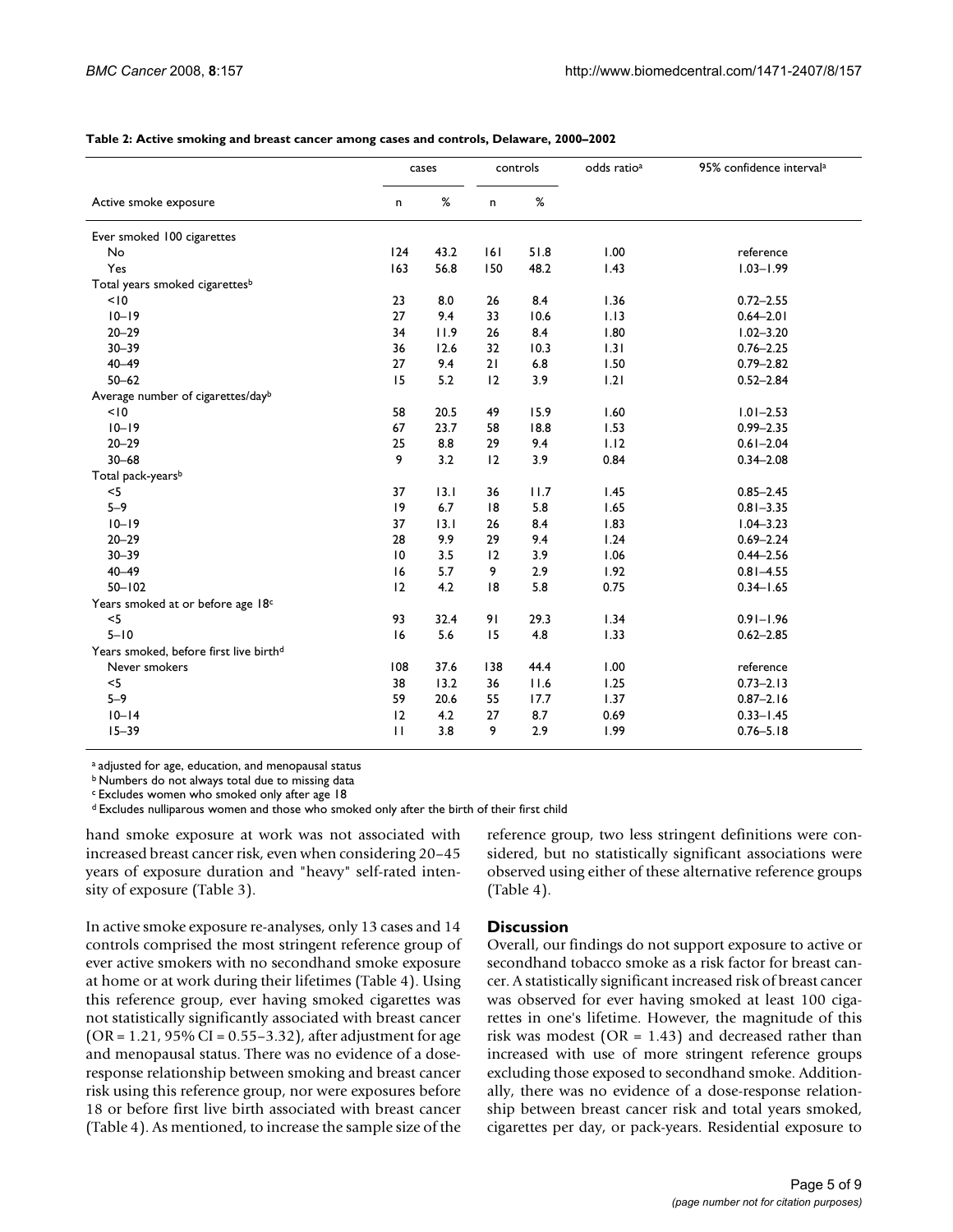**Table 3: Secondhand smoke exposure at work and breast cancer among non-smoking cases and controls from Delaware**

| Secondhand smoke exposure at work <sup>a</sup>                                   | cases           |      | controls        |      | odds ratio <sup>b</sup> | 95% confidence Interval <sup>b</sup> |  |  |
|----------------------------------------------------------------------------------|-----------------|------|-----------------|------|-------------------------|--------------------------------------|--|--|
|                                                                                  | n               | %    | n               | %    |                         |                                      |  |  |
| Never employed or                                                                |                 |      |                 |      |                         |                                      |  |  |
| not exposed at work                                                              | 60              | 48.4 | 69              | 43.4 | 1.00                    | Reference                            |  |  |
| Any secondhand smoke exposure at work                                            | 64              | 51.6 | 90              | 56.6 | 0.80                    | $0.49 - 1.32$                        |  |  |
| Number of years employed at a job with secondhand smoke exposure                 |                 |      |                 |      |                         |                                      |  |  |
| < 10                                                                             | 27              | 21.8 | 48              | 30.1 | 0.66                    | $0.35 - 1.23$                        |  |  |
| $10 - 19$                                                                        | 24              | 19.4 | 27              | 17.0 | 1.02                    | $0.52 - 2.00$                        |  |  |
| $20 - 45$                                                                        | $\overline{13}$ | 10.5 | -15             | 9.4  | 0.86                    | $0.35 - 2.07$                        |  |  |
| Number of years employed at a job with <b>light</b> secondhand smoke exposure    |                 |      |                 |      |                         |                                      |  |  |
| < 10                                                                             | 17              | 13.7 | 27              | 17.0 | 0.96                    | $0.46 - 1.97$                        |  |  |
| $\geq$ 10                                                                        | $\overline{13}$ | 10.5 | $\overline{13}$ | 8.2  | 1.14                    | $0.47 - 2.78$                        |  |  |
| Number of years employed at a job with <b>moderate</b> secondhand smoke exposure |                 |      |                 |      |                         |                                      |  |  |
| < 10                                                                             | $\mathbf{1}$    | 8.9  | 16              | 10.1 | 0.70                    | $0.29 - 1.68$                        |  |  |
| $\geq$ 10                                                                        | 17              | 13.7 | 22              | 13.8 | 1.01                    | $0.49 - 2.09$                        |  |  |
| Number of years employed at a job with <b>heavy</b> secondhand smoke exposure    |                 |      |                 |      |                         |                                      |  |  |
| < 10                                                                             | 5               | 4.0  | 8               | 5.0  | 1.02                    | $0.31 - 3.37$                        |  |  |
| $\geq$ 10                                                                        |                 | 5.6  | 7               | 4.4  | 1.07                    | $0.35 - 3.30$                        |  |  |

<sup>a</sup> 2 non-smoking controls were missing data on exposure to smoke at work

b Adjusted for age, menopausal status, body mass index (<25, 25–29, 30+), age at menarche (<12 vs. 12+), age at first live birth (nulliparous, <30, 30+), oral contraceptive use (ever vs. never), other hormone use (ever vs. never), family history of breast cancer (yes vs. no), alcohol consumption (ever drank 12 drinks in lifetime vs. had 12 drinks in lifetime but never had 1+ drink per month for 6+ months vs. ever had 1+ drink per month for 6+ months); data for adjustment factors was missing for 4 cases and 3 controls

#### **Table 4: Active smoking and breast cancer among cases and controls from Delaware, using women never exposed to active or secondhand smoking as the reference group**

| Active cigarette smoking exposure                     | Unexposed definition $#$ $1^a$ |          |                 |               | Definition #2   |               | Definition #3   |               |
|-------------------------------------------------------|--------------------------------|----------|-----------------|---------------|-----------------|---------------|-----------------|---------------|
|                                                       | cases                          | controls | OR <sup>b</sup> | 95% CIb       | OR <sup>b</sup> | 95% CIb       | OR <sup>b</sup> | 95% CIb       |
| Unexposed to active and secondhand smoke <sup>a</sup> |                                |          |                 |               |                 |               |                 |               |
| Definition $# I$                                      | $\overline{13}$                | 4        | 1.00            | reference     |                 |               |                 |               |
| Definition #2                                         | 30                             | 37       |                 |               | 1.00            | reference     |                 |               |
| Definition #3                                         | 41                             | 46       |                 |               |                 |               | 1.00            | reference     |
| Ever active smoker                                    | 163                            | 150      | 1.21            | $0.55 - 2.66$ | 1.33            | $0.77 - 2.27$ | 1.23            | $0.76 - 1.98$ |
| Years of smoking <sup>b</sup>                         |                                |          |                 |               |                 |               |                 |               |
| < 20                                                  | 50                             | 59       | 0.98            | $0.42 - 2.31$ | 1.10            | $0.59 - 2.05$ | 1.03            | $0.58 - 1.82$ |
| $20 - 39$                                             | 70                             | 58       | 1.31            | $0.57 - 3.02$ | 1.45            | $0.80 - 2.63$ | 1.35            | $0.77 - 2.36$ |
| $\geq 40$                                             | 42                             | 33       | 1.35            | $0.55 - 3.32$ | 1.48            | $0.74 - 2.96$ | 1.31            | $0.69 - 2.47$ |
| Cigarettes per day <sup>c</sup>                       |                                |          |                 |               |                 |               |                 |               |
| < 10                                                  | 58                             | 49       | 1.31            | $0.56 - 3.08$ | 1.45            | $0.78 - 2.71$ | 1.33            | $0.75 - 2.35$ |
| $10 - 19$                                             | 67                             | 58       | 1.30            | $0.56 - 3.00$ | 1.44            | $0.79 - 2.63$ | 1.33            | $0.76 - 2.32$ |
| $\geq 20$                                             | 34                             | 41       | 0.90            | $0.37 - 2.18$ | 0.99            | $0.51 - 1.94$ | 0.91            | $0.49 - 1.69$ |
| Pack-years <sup>c</sup>                               |                                |          |                 |               |                 |               |                 |               |
| < 10                                                  | 56                             | 54       | 1.20            | $0.51 - 2.81$ | 1.34            | $0.72 - 2.48$ | 1.25            | $0.70 - 2.21$ |
| $10 - 29$                                             | 65                             | 55       | 1.30            | $0.56 - 3.01$ | 1.43            | $0.78 - 2.63$ | 1.32            | $0.75 - 2.31$ |
| $\geq 30$                                             | 38                             | 39       | 1.03            | $0.43 - 2.49$ | 1.13            | $0.58 - 2.20$ | 1.02            | $0.55 - 1.89$ |
| Any exposure before age 18                            | 109                            | 106      | 1.13            | $0.51 - 2.52$ | 1.27            | $0.73 - 2.21$ | 1.18            | $0.71 - 1.95$ |
| Any exposure before first live birth                  | 120                            | 127      | 1.06            | $0.48 - 2.35$ | 1.18            | $0.68 - 2.04$ | 0.08            | $0.66 - 1.76$ |

a Women unexposed to secondhand smoke were defined as follows: Definition #1: Zero years lifetime residential and occupational exposure; Definition #2: ≤ 10 years lifetime residential exposure, ≤ 10 years of moderate-level occupational exposure and ≤ 10 years heavy-level occupational exposure; Definition #3: Zero years of residential exposure before age 18

b OR, odds ratio; CI, confidence interval; adjusted for age and menopausal status

c Data missing on total years smoked for 1 case, and cigs/day and pack-years for 4 cases and 2 controls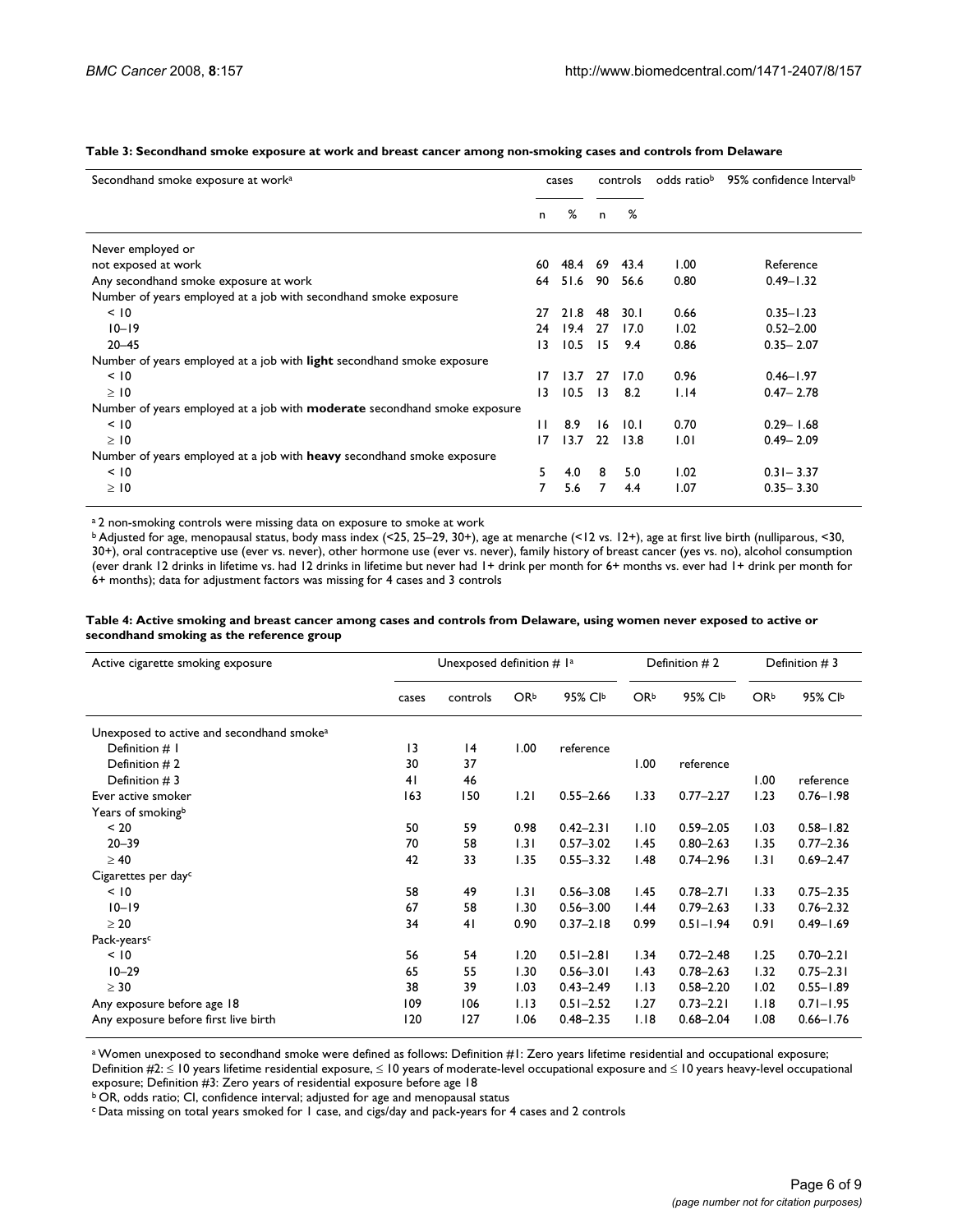secondhand smoke was not associated with breast cancer risk, whether the exposure occurred in childhood or adulthood. No increased risk of breast cancer was associated with heavy exposure to secondhand smoke at work. No large differences in breast cancer risk associated with secondhand smoke were observed by menopausal status.

Our findings for secondhand smoke are consistent with the 2002 International Agency for Research on Cancer Monograph on Tobacco Smoking and Tobacco Smoke, which stated that existing evidence was inconsistent and did not support a causal association between passive smoking and breast cancer [32]. In contrast, the more recent report published by the California Environmental Protection Agency concluded that the weight of the evidence was consistent with a causal association between secondhand smoke exposure and breast cancer diagnosed in women younger than age 50 who are mostly premenopausal [33]. Premenopausal women accounted for only 11 percent of the breast cancer cases included in the present study, thus, power to assess differences in risk by menopausal status was limited.

Although a number of previous studies report no association between active smoking and breast cancer risk (reviewed in [3,4]), these tended to use less intensive exposure assessment and include all non-smokers in the reference group. Our study, which meets criteria for high quality exposure assessment as outlined in a recent metaanalysis [28], found no association when the reference group excluded women with secondhand smoke exposure in contrast to other past studies meeting these criteria [19,20,24-28]. Use of a more stringent reference group did not increase the smoking risk ratios in part because of the limited number of women who had no active or passive smoke exposure and the lack of an association between secondhand smoking and breast cancer in this sample. This association was not seen despite collection of extensive secondhand smoke exposure histories, including the number of smokers in the home, the amount smoked by each smoker, and the hours per day of exposure to others' smoke, both in childhood and adulthood, in addition to secondhand smoke exposures at the workplace. It is highly unlikely that any major sources of secondhand smoke were missed in this study.

Some have suggested that there may be a critical period for exposure to active and/or secondhand smoking at early ages, prior to the birth of a first baby when cellular differentiation within the breast is completed [23,24]. In our study, women who reported smoking prior to age 18 or prior to their first live birth were not more likely to have breast cancer than those who did not actively smoke during these periods, even after restriction of the reference group to women who were not exposed to secondhand

smoke in childhood. Our findings are consistent with a recent meta-analysis of 12 studies [6,11,14,19,23,24,34- 38] that calculated a pooled risk estimate of 1.07 (95% CI: 0.72, 1.00), concluding that active smoking prior to first live birth is not associated with breast cancer [38]. Results from the California Teacher's Study recently suggested that only long duration tobacco smoke exposure prior to the first live birth increased breast cancer risk [39]. We did not observe differences in breast cancer risk associated with 30 or more pack-years of active smoking among those with five or more years of pre-partum tobacco smoke exposure (OR = 1.78, 95% CI = 0.66–4.85) versus those with less than five years of exposure ( $OR = 0.94$ , 95% CI = 0.50–1.77). However, among nulliparous women in this study, 28 of 44 cases and 12 of 35 controls reported ever smoking 100 cigarettes in their lifetime (OR  $= 3.34$ , 95% CI  $= 1.31 - 8.48$ ), and when the reference group was restricted to women with zero years of residential secondhand smoke exposure before the age of 18, the risk of breast cancer associated with ever smoking 100 cigarettes became even stronger (OR =  $8.11$ , 95% CI =  $1.22$ – 53.92), but was based on only 15 cases and 10 controls. Larger studies should attempt to replicate these small subgroup findings, since nulliparous women are unique in that their entire life of exposure is "prepartum" and may represent a susceptible subgroup to particular exposures related to increased breast cancer risk.

The statistically significant increased risk of breast cancer we observed for ever smoking juxtaposed with the lack of a dose-response relationship observed for any measure of frequency or duration suggests that the former association may be due to confounding. In a recent cross-sectional analysis from the California Teacher's Study [40], active smoking was associated with increased alcohol consumption, nulliparity, and among parous women, and later age at first birth. These factors were systematically assessed as potential confounders in the present study, and none affected the smoking odds ratios by 10 percent or greater. However, the observed overall association between ever smoking and breast cancer could be confounded by unknown factors. Recall bias may also explain the statistically significant increased risk of breast cancer observed with ever smoking, if the controls were less likely to remember past exposures than the cases. Alternatively, the association could simply be due to chance or could be due to differential nonparticipation among controls that were active smokers. While control non-participation rates were comparable to those from other breast cancer casecontrol studies [41,42] they were of a magnitude where differential participation would likely influence odds ratio estimates. That said, one case-control study with similar control non-participation rate still observed increased risk among long-term smokers compared to non-smokers [42].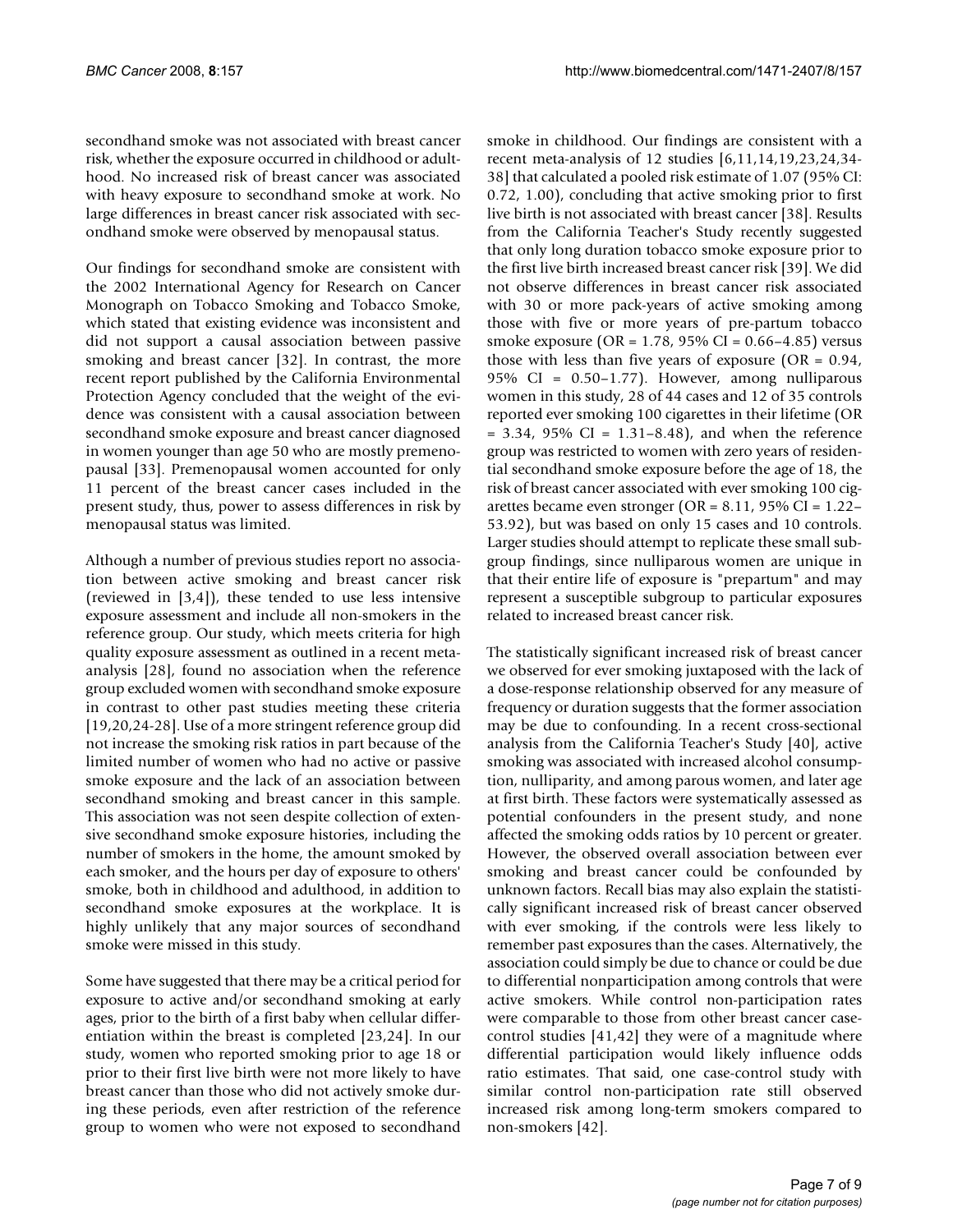As mentioned earlier, there was also non-participation among cases. If smoking was related to a more aggressive form of breast cancer, a greater proportion of cases who smoked may have been excluded by physicians for medical reasons, resulting in a bias toward the null. However, the overall percentage of cases diagnosed at advanced stages was small, and stage distribution was similar across participants and non-participants. Alternatively, the null associations with breast cancer risk observed for quantitative measures of active smoking and secondhand smoke exposure may be due to negative confounding by unmeasured factors, although it is difficult to speculate what these confounders could be. Non-differential misclassification of tobacco smoke exposures could have also biased the results toward the null if both the cases and the controls had equal difficulty recalling their lifetime exposures to tobacco smoke.

## **Conclusion**

In conclusion, exposure to tobacco smoke, either through active or secondhand smoking, was not associated with breast cancer risk in this Delaware population. Women should still be encouraged to avoid tobacco smoke exposure to prevent other adverse health effects associated with both active and secondhand smoking.

#### **Competing interests**

The authors declare that they have no competing interests.

#### **Authors' contributions**

DER participated in the coordination of the study, performed the statistical analyses and drafted the manuscript. RCB and HLH participated in the design of the study and helped to draft the manuscript. CJN conceived of the study, participated in its design and coordination, and helped to draft the manuscript. All authors read and approved the final manuscript.

## **Additional material**

#### **Additional file 1**

*Secondhand smoke exposure at home among non-smoking breast cancer cases and controls from Delaware. Table.* Click here for file [\[http://www.biomedcentral.com/content/supplementary/1471-](http://www.biomedcentral.com/content/supplementary/1471-2407-8-157-S1.doc) 2407-8-157-S1.doc]

#### **Acknowledgements**

This study was supported in part by the American Cancer Society. DER was supported by grant 2 T32 CA093-14-19 from the National Cancer Institute. We thank the Delaware Cancer Registry for providing information on breast cancer cases, especially the perseverance of Colleen Ferber. We also thank Dr. Edward Ratledge, Roberta Gibson, Jo-Ell Malloy and all of the dedicated interviewers at the University of Delaware Center for Applied

Demography and Survey Research for their contributions to control selection and data collection. The authors acknowledge the cooperation of Delaware physicians who allowed us to contact their patients.

#### **References**

- 1. **Cancer Facts and Figures 2008.** Atlanta, GA, American Cancer Society; 2008
- 2. Rockhill B, Weinberg CR, Newman B: **[Population attributable](http://www.ncbi.nlm.nih.gov/entrez/query.fcgi?cmd=Retrieve&db=PubMed&dopt=Abstract&list_uids=9583712) fraction estimation for established breast cancer risk factors: [considering the issues of high prevalence and unmodifiabil](http://www.ncbi.nlm.nih.gov/entrez/query.fcgi?cmd=Retrieve&db=PubMed&dopt=Abstract&list_uids=9583712)[ity.](http://www.ncbi.nlm.nih.gov/entrez/query.fcgi?cmd=Retrieve&db=PubMed&dopt=Abstract&list_uids=9583712)** *Am J Epidemiol* 1998, **147:**826-833.
- 3. Palmer JR, Rosenberg L: **[Cigarette smoking and the risk of](http://www.ncbi.nlm.nih.gov/entrez/query.fcgi?cmd=Retrieve&db=PubMed&dopt=Abstract&list_uids=8405197) [breast cancer.](http://www.ncbi.nlm.nih.gov/entrez/query.fcgi?cmd=Retrieve&db=PubMed&dopt=Abstract&list_uids=8405197)** *Epidemiol Rev* 1993, **15:**145-156.
- 4. Terry PD, Rohan TE: **[Cigarette smoking and the risk of breast](http://www.ncbi.nlm.nih.gov/entrez/query.fcgi?cmd=Retrieve&db=PubMed&dopt=Abstract&list_uids=12376493) [cancer in women: a review of the literature.](http://www.ncbi.nlm.nih.gov/entrez/query.fcgi?cmd=Retrieve&db=PubMed&dopt=Abstract&list_uids=12376493)** *Cancer Epidemiol Biomarkers Prev* 2002, **11:**953-971.
- 5. Delfino RJ, Smith C, West JG, Lin HJ, White E, Liao SY, Gim JS, Ma HL, Butler J, Anton-Culver H: **[Breast cancer, passive and active](http://www.ncbi.nlm.nih.gov/entrez/query.fcgi?cmd=Retrieve&db=PubMed&dopt=Abstract&list_uids=10898115) [cigarette smoking and N-acetyltransferase 2 genotype.](http://www.ncbi.nlm.nih.gov/entrez/query.fcgi?cmd=Retrieve&db=PubMed&dopt=Abstract&list_uids=10898115)** *Pharmacogenetics* 2000, **10:**461-469.
- 6. Egan KM, Stampfer MJ, Hunter D, Hankinson S, Rosner BA, Holmes M, Willett WC, Colditz GA: **[Active and passive smoking in](http://www.ncbi.nlm.nih.gov/entrez/query.fcgi?cmd=Retrieve&db=PubMed&dopt=Abstract&list_uids=11880753) [breast cancer: prospective results from the Nurses' Health](http://www.ncbi.nlm.nih.gov/entrez/query.fcgi?cmd=Retrieve&db=PubMed&dopt=Abstract&list_uids=11880753) [Study.](http://www.ncbi.nlm.nih.gov/entrez/query.fcgi?cmd=Retrieve&db=PubMed&dopt=Abstract&list_uids=11880753)** *Epidemiology* 2002, **13:**138-145.
- 7. Gammon MD, Eng SM, Teitelbaum SL, Britton JA, Kabat GC, Hatch M, Paykin AB, Neugut AI, Santella RM: **[Environmental tobacco](http://www.ncbi.nlm.nih.gov/entrez/query.fcgi?cmd=Retrieve&db=PubMed&dopt=Abstract&list_uids=15325878) [smoke and breast cancer incidence.](http://www.ncbi.nlm.nih.gov/entrez/query.fcgi?cmd=Retrieve&db=PubMed&dopt=Abstract&list_uids=15325878)** *Environ Res* 2004, **96:**176-185.
- 8. Hanaoka T, Yamamoto S, Sobue T, Sasaki S, Tsugane S: **[Active and](http://www.ncbi.nlm.nih.gov/entrez/query.fcgi?cmd=Retrieve&db=PubMed&dopt=Abstract&list_uids=15540214) [passive smoking and breast cancer risk in middle-aged Japa](http://www.ncbi.nlm.nih.gov/entrez/query.fcgi?cmd=Retrieve&db=PubMed&dopt=Abstract&list_uids=15540214)[nese women.](http://www.ncbi.nlm.nih.gov/entrez/query.fcgi?cmd=Retrieve&db=PubMed&dopt=Abstract&list_uids=15540214)** *Int J Cancer* 2005, **114:**317-322.
- 9. Hirayama T: **Lung cancer and other diseases related to passive smoking: a large-scale cohort study.** In *Control of tobacco related cancers and other diseases, international symposium 1990* Edited by: PC G, JE HIII and PR M. Bombay, Oxford University Press; 1992:129-137.
- 10. Jee SH, Ohrr H, Kim IS: **[Effects of husbands' smoking on the](http://www.ncbi.nlm.nih.gov/entrez/query.fcgi?cmd=Retrieve&db=PubMed&dopt=Abstract&list_uids=10597977) [incidence of lung cancer in Korean women.](http://www.ncbi.nlm.nih.gov/entrez/query.fcgi?cmd=Retrieve&db=PubMed&dopt=Abstract&list_uids=10597977)** *Int J Epidemiol* 1999, **28:**824-828.
- 11. Lash TL, Aschengrau A: **[A null association between active or](http://www.ncbi.nlm.nih.gov/entrez/query.fcgi?cmd=Retrieve&db=PubMed&dopt=Abstract&list_uids=12243511) [passive cigarette smoking and breast cancer risk.](http://www.ncbi.nlm.nih.gov/entrez/query.fcgi?cmd=Retrieve&db=PubMed&dopt=Abstract&list_uids=12243511)** *Breast Cancer Res Treat* 2002, **75:**181-184.
- 12. Millikan RC, Pittman GS, Newman B, Tse CK, Selmin O, Rockhill B, Savitz D, Moorman PG, Bell DA: **[Cigarette smoking, N-acetyl](http://www.ncbi.nlm.nih.gov/entrez/query.fcgi?cmd=Retrieve&db=PubMed&dopt=Abstract&list_uids=9610785)[transferases 1 and 2, and breast cancer risk.](http://www.ncbi.nlm.nih.gov/entrez/query.fcgi?cmd=Retrieve&db=PubMed&dopt=Abstract&list_uids=9610785)** *Cancer Epidemiol Biomarkers Prev* 1998, **7:**371-378.
- 13. Nishino Y, Tsubono Y, Tsuji I, Komatsu S, Kanemura S, Nakatsuka H, Fukao A, Satoh H, Hisamichi S: **[Passive smoking at home and](http://www.ncbi.nlm.nih.gov/entrez/query.fcgi?cmd=Retrieve&db=PubMed&dopt=Abstract&list_uids=11714107) [cancer risk: a population-based prospective study in Japa](http://www.ncbi.nlm.nih.gov/entrez/query.fcgi?cmd=Retrieve&db=PubMed&dopt=Abstract&list_uids=11714107)[nese nonsmoking women.](http://www.ncbi.nlm.nih.gov/entrez/query.fcgi?cmd=Retrieve&db=PubMed&dopt=Abstract&list_uids=11714107)** *Cancer Causes Control* 2001, **12:**797-802.
- 14. Reynolds P, Hurley S, Goldberg DE, Anton-Culver H, Bernstein L, Deapen D, Horn-Ross PL, Peel D, Pinder R, Ross RK, West D, Wright WE, Ziogas A: **[Active smoking, household passive smoking,](http://www.ncbi.nlm.nih.gov/entrez/query.fcgi?cmd=Retrieve&db=PubMed&dopt=Abstract&list_uids=14709736) [and breast cancer: evidence from the California Teachers](http://www.ncbi.nlm.nih.gov/entrez/query.fcgi?cmd=Retrieve&db=PubMed&dopt=Abstract&list_uids=14709736) [Study.](http://www.ncbi.nlm.nih.gov/entrez/query.fcgi?cmd=Retrieve&db=PubMed&dopt=Abstract&list_uids=14709736)** *J Natl Cancer Inst* 2004, **96:**29-37.
- 15. Sandler DP, Everson RB, Wilcox AJ: **[Passive smoking in adult](http://www.ncbi.nlm.nih.gov/entrez/query.fcgi?cmd=Retrieve&db=PubMed&dopt=Abstract&list_uids=3964991)[hood and cancer risk.](http://www.ncbi.nlm.nih.gov/entrez/query.fcgi?cmd=Retrieve&db=PubMed&dopt=Abstract&list_uids=3964991)** *Am J Epidemiol* 1985, **121:**37-48.
- 16. Shrubsole MJ, Gao YT, Dai Q, Shu XO, Ruan ZX, Jin F, Zheng W: **[Passive smoking and breast cancer risk among non-smoking](http://www.ncbi.nlm.nih.gov/entrez/query.fcgi?cmd=Retrieve&db=PubMed&dopt=Abstract&list_uids=15122595) [Chinese women.](http://www.ncbi.nlm.nih.gov/entrez/query.fcgi?cmd=Retrieve&db=PubMed&dopt=Abstract&list_uids=15122595)** *Int J Cancer* 2004, **110:**605-609.
- 17. Wartenberg D, Calle EE, Thun MJ, Heath CW Jr., Lally C, Woodruff T: **[Passive smoking exposure and female breast cancer mor](http://www.ncbi.nlm.nih.gov/entrez/query.fcgi?cmd=Retrieve&db=PubMed&dopt=Abstract&list_uids=11036112)[tality.](http://www.ncbi.nlm.nih.gov/entrez/query.fcgi?cmd=Retrieve&db=PubMed&dopt=Abstract&list_uids=11036112)** *J Natl Cancer Inst* 2000, **92:**1666-1673.
- 18. Johnson KC, Hu J, Mao Y: **[Passive and active smoking and breast](http://www.ncbi.nlm.nih.gov/entrez/query.fcgi?cmd=Retrieve&db=PubMed&dopt=Abstract&list_uids=10782655) [cancer risk in Canada, 1994-97. The Canadian Cancer Regis](http://www.ncbi.nlm.nih.gov/entrez/query.fcgi?cmd=Retrieve&db=PubMed&dopt=Abstract&list_uids=10782655)[tries Epidemiology Research Group.](http://www.ncbi.nlm.nih.gov/entrez/query.fcgi?cmd=Retrieve&db=PubMed&dopt=Abstract&list_uids=10782655)** *Cancer Causes Control* 2000, **11:**211-221.
- 19. Kropp S, Chang-Claude J: **[Active and passive smoking and risk](http://www.ncbi.nlm.nih.gov/entrez/query.fcgi?cmd=Retrieve&db=PubMed&dopt=Abstract&list_uids=12244030) [of breast cancer by age 50 years among German women.](http://www.ncbi.nlm.nih.gov/entrez/query.fcgi?cmd=Retrieve&db=PubMed&dopt=Abstract&list_uids=12244030)** *Am J Epidemiol* 2002, **156:**616-626.
- 20. Morabia A, Bernstein M, Heritier S, Khatchatrian N: **[Relation of](http://www.ncbi.nlm.nih.gov/entrez/query.fcgi?cmd=Retrieve&db=PubMed&dopt=Abstract&list_uids=8610705) [breast cancer with passive and active exposure to tobacco](http://www.ncbi.nlm.nih.gov/entrez/query.fcgi?cmd=Retrieve&db=PubMed&dopt=Abstract&list_uids=8610705) [smoke.](http://www.ncbi.nlm.nih.gov/entrez/query.fcgi?cmd=Retrieve&db=PubMed&dopt=Abstract&list_uids=8610705)** *Am J Epidemiol* 1996, **143:**918-928.
- 21. Smith SJ, Deacon JM, Chilvers CE: **[Alcohol, smoking, passive](http://www.ncbi.nlm.nih.gov/entrez/query.fcgi?cmd=Retrieve&db=PubMed&dopt=Abstract&list_uids=8018520) [smoking and caffeine in relation to breast cancer risk in](http://www.ncbi.nlm.nih.gov/entrez/query.fcgi?cmd=Retrieve&db=PubMed&dopt=Abstract&list_uids=8018520)**